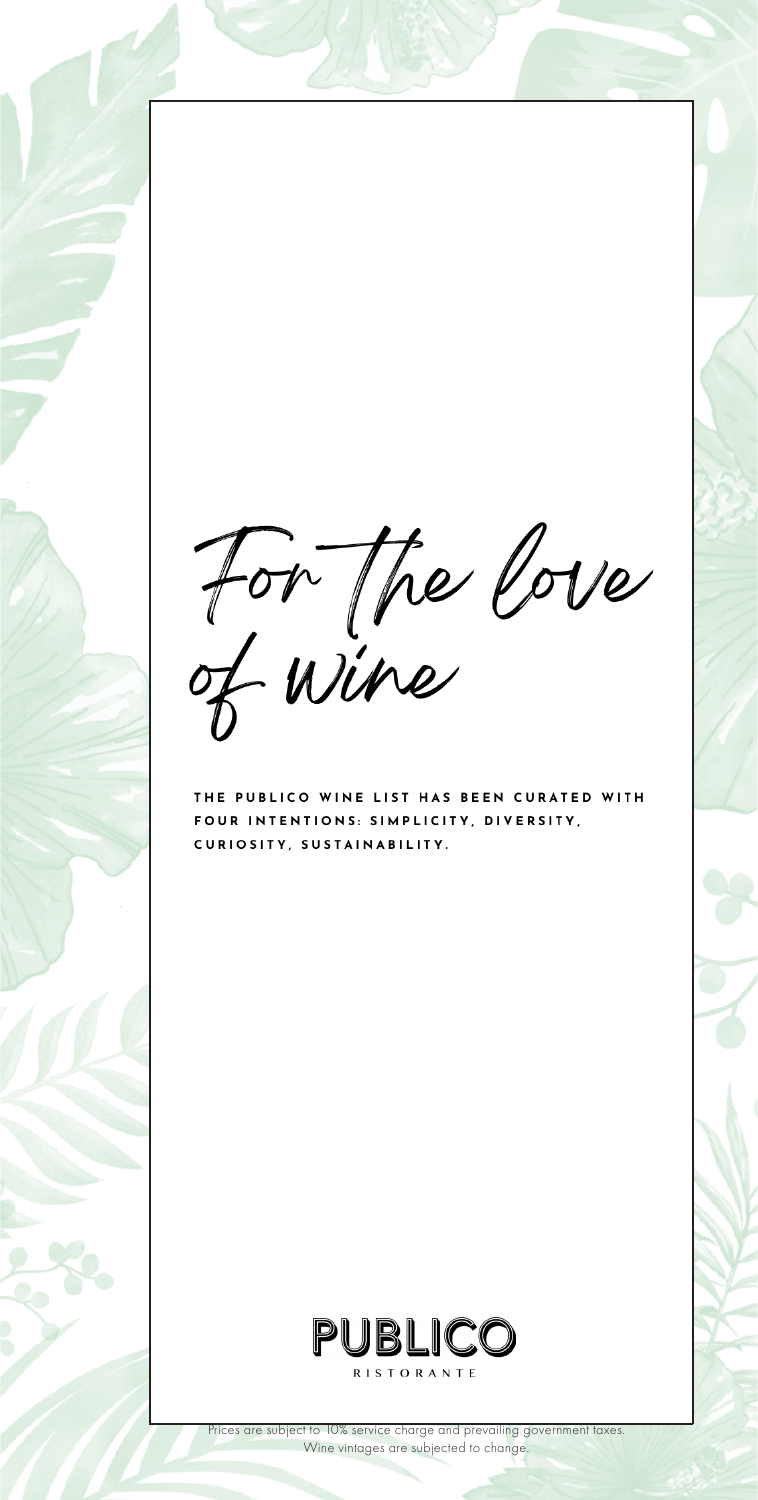

*The legend of Australia's most revered wine is one of invention, passion, risk and determination. Its creation represents a distillation of Penfolds f irst chief winemaker, Max Schubert's ambition for Australian wine.*

*All Penfolds reds can be decanted in a beautiful Riedel Decanter. For more information, contact your server.*

#### **Penfolds Koonunga Hill Autumn Riesling 2019, Eden Valley 19 / 90**

Crisp and dry with vibrant lime, grapefruit and mandarin fruit, subtle toasty and mineral notes give the finish great complexity.

#### **Penfolds Koonunga Hill 76 Retro Shiraz Cabernet 2018, South Australia 19 / 90**

Ripe and rich with vibrant black fruit notes of cherry, plum and blackberry, this wine has the delicate spice of Shiraz and tannic structure of Cabernet.

#### **Penfolds Cellar Reserve Chardonnay 2016, Northern Tasmania 200**

Penfolds Cellar Reserve wines are alternative, limited release wines that explore the innovative boundaries of viticulture, vinification and style. Powerful fruit, fine acidity and maturation in old and new French oak barriques delivers a wine of great balance and complexity.

#### **Penfolds Bin 23 Pinot Noir 2019, Adelaide Hills,Tasmania 168**

Medium crimson. Intense ripe strawberry, red cherry fruits with roasted walnuts notes.

#### **Penfolds Cellar Reserve Sangiovese 2016, Barossa Valley 179**

Naturally fermented in the Penfolds Magill Estate vintage cellar in wax-lined open fermenters and matured in seasoned French oak barriques before being bottled without fining or filtration.

#### **Penfolds Bin 389 Cabernet Shiraz 2018, South Australia 273 97 Points - James Halliday**

Also known as "Baby Grange"BIN 389 is one of the best examples of the Cabernet Shiraz blend that Australia is famous for. Intense and powerful, the BIN 389 is loaded with blackcurrant, cassis, spice and oak notes.

#### **Penfolds St Henri Shiraz 2017, South Australia 289 96 Points - James Halliday**

The St Henri Shiraz is a pure expression of the grape, sourced from premium vineyards across South Australia. A smooth and fruit driven expression of Shiraz with loads of plum, prune and peppery spice and a long mineral finish.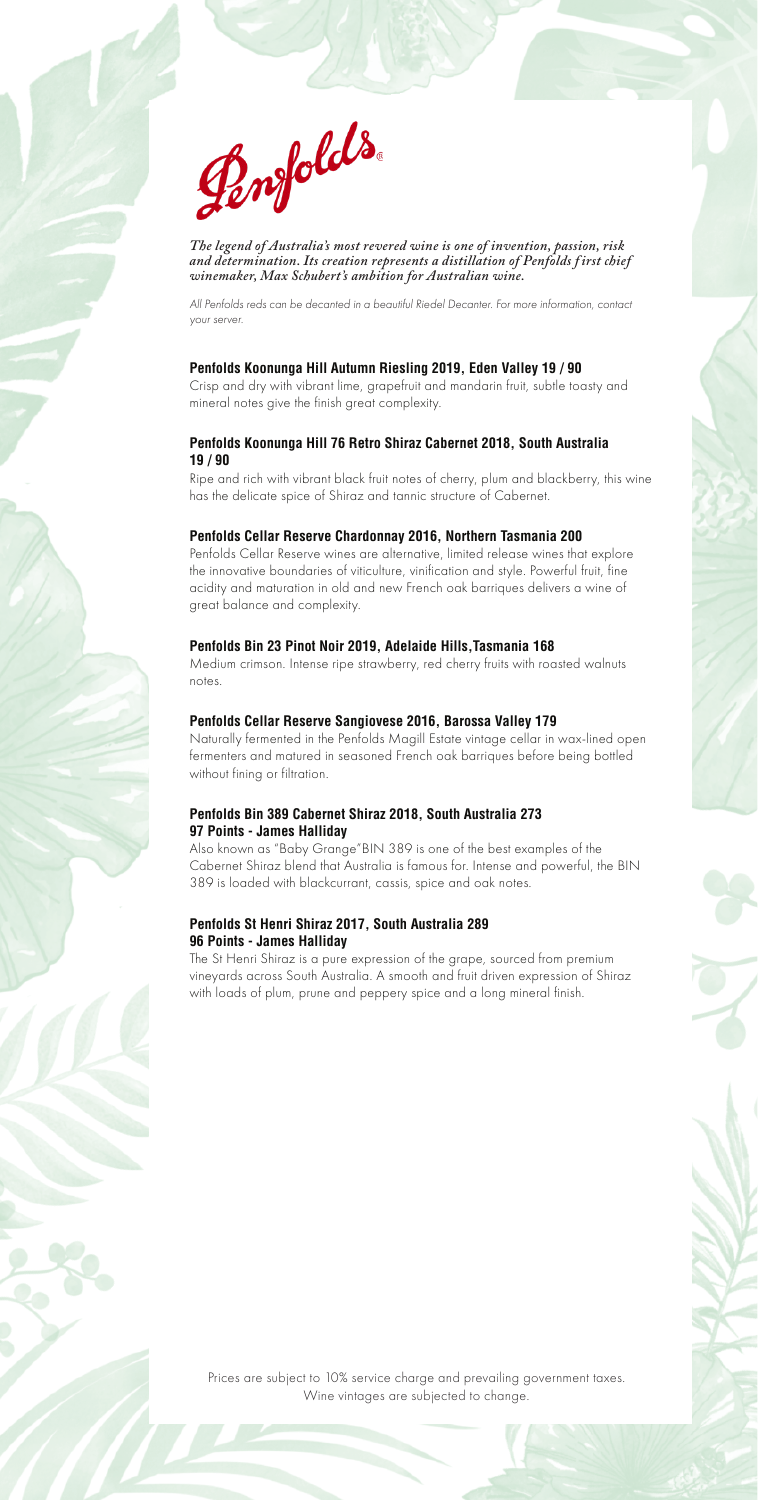### WINE BY THE **BOTTLE**

## BUBBLES

**Prosecco, Valdobbiadene ITALY - Astoria DOC NV** glera *82*

**Prosecco Rosé, Valdobbiadene ITALY - Astoria DOC NV** glera ..... 93

**Lambrusco Reggiano Secco "Concerto", Emillia Romagna ITALY - Medici Ermete DOC'20** lambrusco *115*

**Champagne Brut, FRANCE - Veuve Clicquot AOC NV** pinot meunier, pinot noir, chardonnay *125*

**Champagne Brut Reserve, FRANCE - Billecart-Salmon AOC NV** pinot meunier, pinot noir, chardonnay *155*

**Champagne Grand Brut, FRANCE - Perrier Jouet AOC NV** pinot meunier, pinot noir, chardonnay *168*

**Champagne Blanc de Blanc Brut, FRANCE - Ruinart AOC NV** chardonnay *349*

**Champagne Brut Rosé, FRANCE - Veuve Clicquot AOC NV** pinot meunier, pinot noir, chardonnay *145*

**Champagne Brut Rosé, FRANCE - Billecart-Salmon AOC NV**  pinot meunier, pinot noir, chardonnay *199*

**Champagne Brut Vintage, FRANCE - Dom Pérignon AOC '10** pinot noir, chardonnay *499*

**Champagne Cuvee Brut, FRANCE - Krug Grande AOC NV** pinot meunier, pinot noir, chardonnay *699*

# ROSÉ

**Rosé, Pays d'Oc Languedoc FRANCE - Les Sardine IGP '20** granache, cinsault *85*

**Rosé, Coteaux d'Aix en Provence FRANCE - AIX AOC '20** granache *100*

**Rosé, Tuscany ITALY - Il Borro Rose' del Borro IGT '19**  sangiovese *105*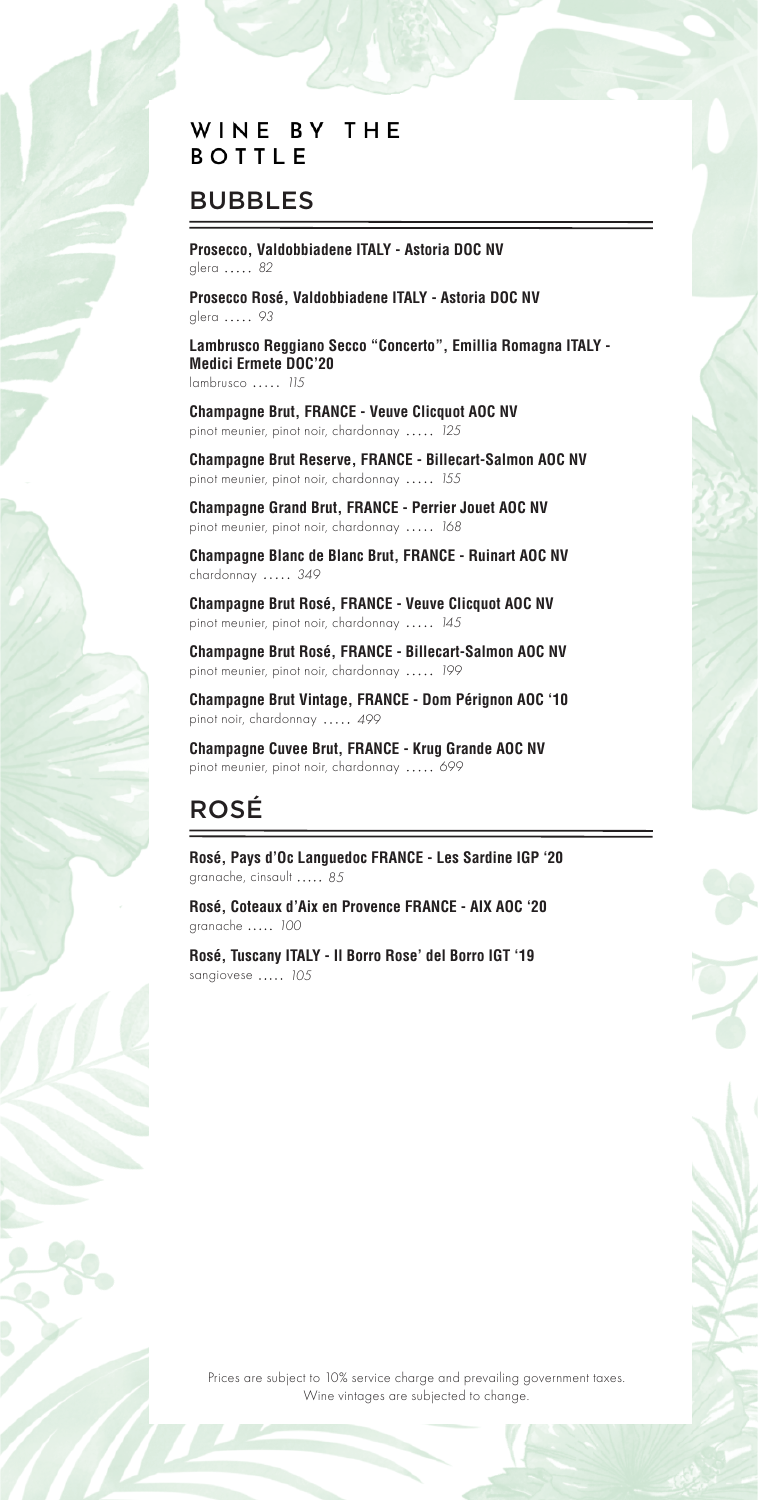## ITALIAN WHITE

**Soave Classico, Veneto - Brigaldara DOC '20** garganega *90*

**Noe Dei Calanchi Orvieto, Umbria ITALY - Paolo E Noemia d'Amico DOC '20**

pinot grigio, grechetto, trebbiano *80*

**Vermentino, Costamolino Vermentino di Sardegna - Argiolas DOC '20** vermentino *100*

**Pinot Grigio, Friuli Venezia Giulia - Le Monde DOC '20** pinot grigio *100*

**Sauvignon Blanc, Friuli Venezia Giulia - Scarbolo DOC '19** sauvignon blanc ..... 95

**Sauvignon Blanc, Friuli Venezia Giulia - La Tunella DOC '20** sauvignon blanc *116*

**Gewürtztraminer, Alto Adige - Franz Haas DOC '20** gewürtztraminer *148*

**Falanghina del Sannio, Campania - Feudi di San Gregorio DOC '20** falanghina *105*

**Greco di Tufo, Campania - Feudi di San Gregorio DOC '20** greco di tufo *121*

**Gavi di Gavi, Piemonte - Michele Chiarlo DOCG '19** cortese *126*

**Caprile Muller Thurgau, Alto Adige - Peter Zemmer DOC '17** muller thurgau *126*

**Riesling Alto Adige - Falkenstein DOC '17** riesling *142*

**Chardonnay, Tuscany - Il Borro Le Lamelle IGT '20** chardonnay *110*

### REST OF THE WORLD WHITE

**Sauvignon Blanc, Marlborough NEW ZEALAND - Saint Clair '20** sauvignon blanc ..... 90

**Sauvignon Blanc, Hawke's Bay NEW ZEALAND - Te Mata Estate Vineyards '18** sauvignon blanc *116*

**Chardonnay, Margaret River AUSTRALIA - Leeuwin Estate Art Series '18** chardonnay *315*

**Chablis, Sainte Claire FRANCE - Jean Marc Brocard AOC '20**  chardonnay *137*

**Sancerre, Loire Valley FRANCE - Chateau de Fontaine-Audon AOC '20**  sauvignon blanc *142*

**Pouilly-Fumé, Loire Valley FRANCE - Château de Tracy AOC '20** sauvignon blanc *147*

**Chardonnay, Puligny Montrachet FRANCE - Joseph Drouhin AOC '18** chardonnay *284*

**Chardonnay, Napa Valley USA - Stag's Leap Karia '18** chardonnay *210*

**Sauvignon Blanc, San Antonio Valley CHILE - Casa Marin Cartagena DO '19**

sauvignon blanc *110*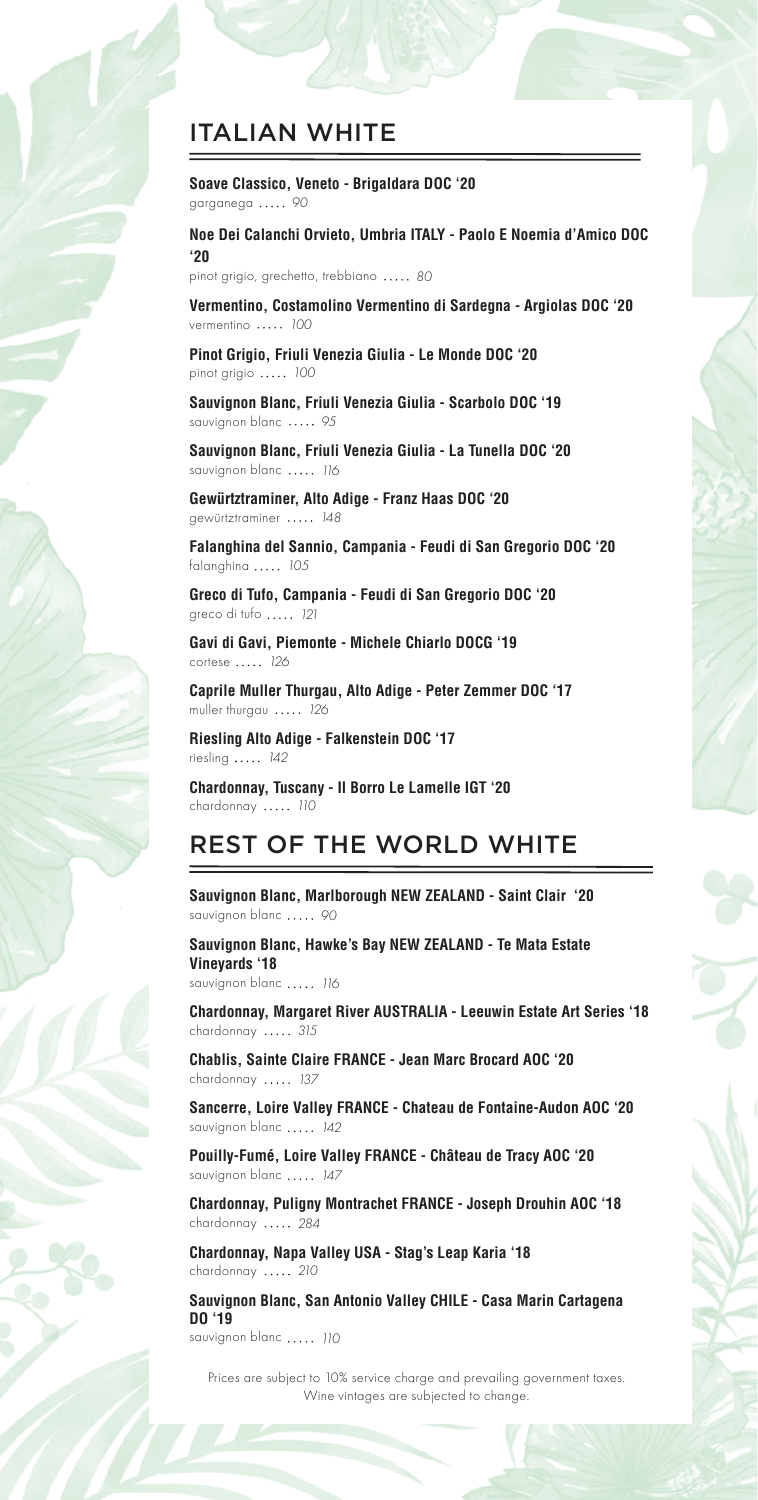# IL BORRO WINE *For a Stylish and Sustainable Toast*

Publico partners exclusively with esteemed Tuscan wine estate Il Borro, owned by the *fashionable Ferragamo family, who instill the same level of Italian craftsmanship in their winemaking. Il Borro takes pride in its organic agricultural practices, encouraging the Earth's energy. It is a return to the concept of "the strength of the land". An agronomic system, the* environmental impact of which is reduced to a minimum, in line with the best practices of *sustainable farming. The results of nurturing the land are evident in the incredibly luxurious and palatable range of wines.*

### **Approachable**

#### **Il Borro Lamelle Toscana Chardonnay 110**

Lamelle is a fresh and delicate wine with bright intensity and exceptional fruit. You'll find citrus notes, well defined white peach and plenty of minerality. Pure Chardonnay. An easy drinking pleasure.

#### **Il Borro Rosé Del Borro 105**

The Rosé del Borro reflects the pale pink sunsets at Il Borro estate. The wine is made with Sangiovese, which gives beautiful wild cherry, rose and violet aromas with delicate yet profound taste. Perfect for every occasion.

#### **Il Borro Pian Di Nova Toscana Rosso 125**

A blend of Syrah and Sangiovese, in smaller amounts. Pian di Nova goes into second passage barriques for 12 months, and it shows energy in terms of primary fruit. Medium dark in appearance with a medium body and a fine amount of fresh dark fruits and soft tannins to follow.

### **Amplified**

#### **Il Borro Petruna Anfora Sangiovese 2017 315**

Petruna is a pure expression of organically farmed Sangiovese, which goes for 1 year into terracotta amphorae. An homage to tradition. Ruby-red in colour with an intense, complex bouquet with notes of ripe red fruits and distinctive aromas from the amphorae skin contact. Cherries but also floral and citrus notes, all well balanced with elegance. A very unique wine.

#### **Il Borro Toscana Rosso 2015 315**

A blend of Merlot, Cabernet Sauvignon and Syrah, Il Borro Toscana is a smooth, full- bodied wine that offers an A-list aromatic presentation with dark fruit and plum followed by savoury spices, leather and tobacco. Tannins are smooth and so well integrated, rich in alcohol yet extremely elegant. A true great Super Tuscan wine here in one of its finest vintages.

#### **Il Borro Vinsanto Occhio Pernice 2013 375ml 294**

A sweet Vinsanto from the traditional Tuscan method, where grapes are hung in well aerated rooms for four months during the natural drying process. The precious nectar obtained will take years to develop the intense dried apricots, sultanas and dates profile that best describes it, enriched by a caramel and almond nuance. Fairly sweet on the palate, the acidity backbone from the dried Sangiovese grapes makes the wine very easy to drink, long lingering and complex with honey and candy finish. A true expression of Vinsanto.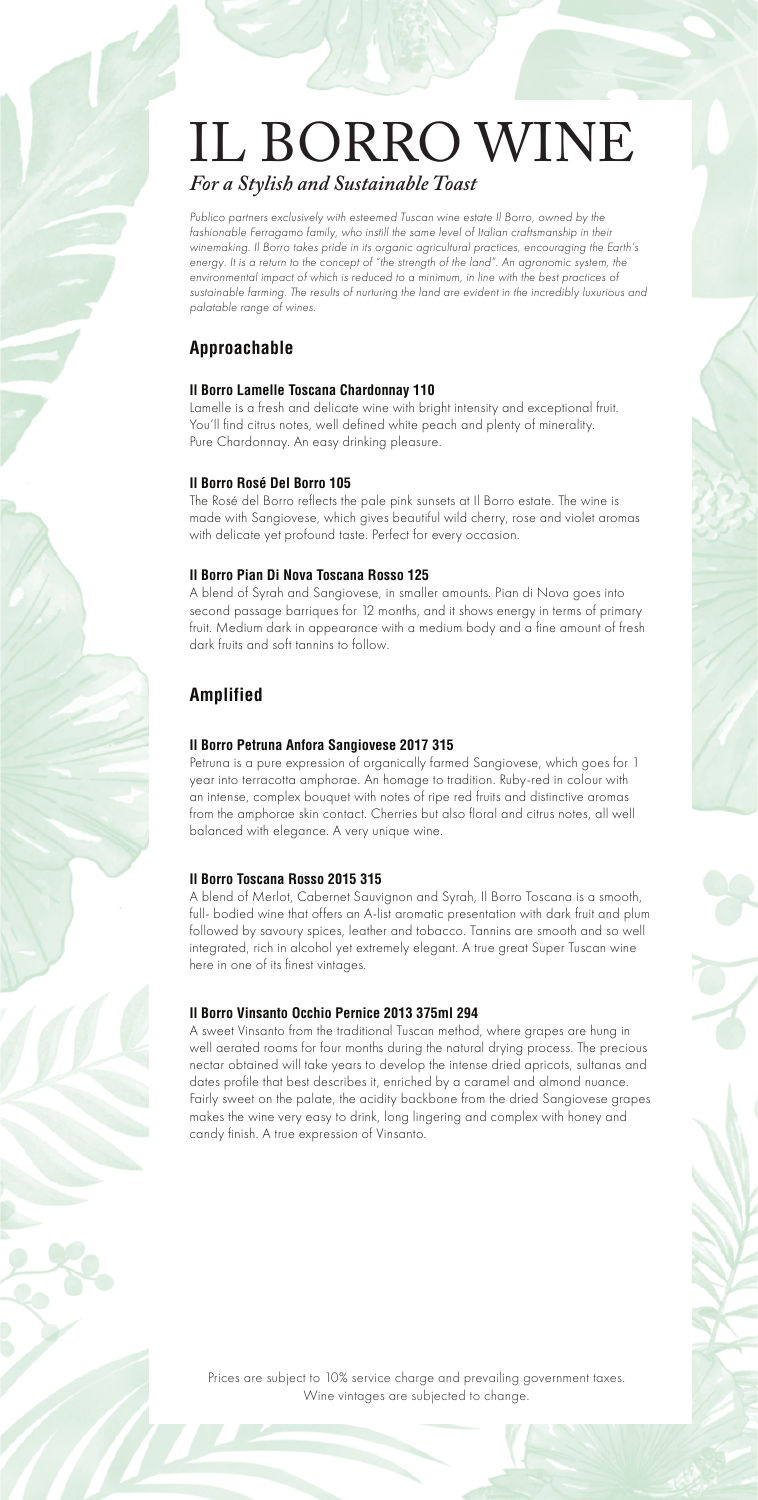# ITALIAN RED

**Langhe Rosso, Piedmont - G.D Vajra DOC '19** nebbiolo, gamay *121*

**Barbera D'Alba, Conca Tre Pile Piedmont - Poderi Aldo Conterno DOC '19** barbera *195*

**Barolo, Piedmond - G.D Vajra DOCG '17** nebbiolo *216*

**Barbaresco, Rabaja Piemond - Bruno Rocca DOCG '15** nebbiolo *420*

**Rosso di Valtellina, Lombardy - Mamete Prevostini "Santa Rita" DOC '16** nebbiolo *158*

**Refosco, Friuli Venezia Giulia - Scarbolo DOC '13** refosco *147*

**Valpolicella, Veneto - Brigaldara DOC '19** corvina *84*

**Valpolicella Classico, Veneto - Speri DOC' 19** corvina *121*

**Amarone Delle Valpolicella Classico, Veneto - Speri Pigaro DOCG '17** corvina, rondinella, molinara *200*

**Pinot Noir, Altos Adige - Peter Zemmer Rolhut DOC '19** pinot noir *126*

**Morellino di Scansano, Tuscany - Val delle Rose DOCG '16** sangiovese *100*

**Chianti Superiore,Tuscany ITALY - Castello del Trebbio DOC '19** sangiovese *100*

**Chianti Riserva, Tuscany - Uggiano Prestige DOCG '17** sangiovese, canaiolo nero *126*

**Chianti Classico Riserva, Tuscany - Marchesi Antinori Tenuta Tignanello DOCG '17** sangiovese *180*

**Rosso di Montalcino, Tuscany - Tenuta San Giorgio "Ciampoleto" DOCG '16**

sangiovese ..... 180

**Brunello di Montalcino, Tuscany - Argiano DOCG '16** sangiovese ..... 174

**Brunello di Montalcino, Tuscany - Mastrojanni DOCG '16** sangiovese *305*

**Vino Nobile di Montepulciano, Tuscany - Villa S. Anna DOCG '16** sangiovese ..... 208

**Contado Aglianico Riserva, Molise - Di Majo Norante** aglianico *147*

**Montepulciano d'Abruzzo, Abruzzo - Velenosi DOC '19** montepulciano *100*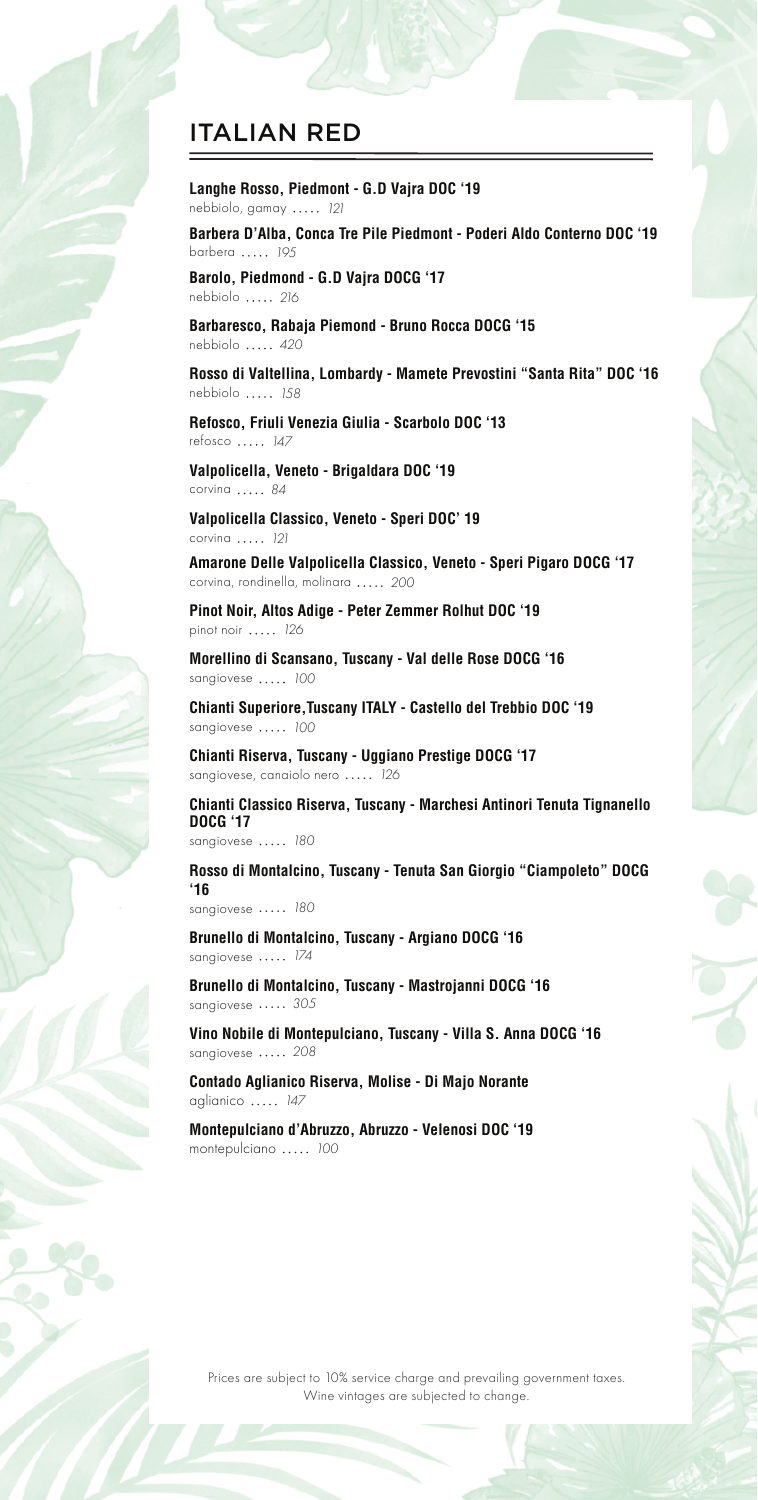

**Pinot Noir, Marlborough NEW ZEALAND - Saint Clair '19** pinot noir *90*

**Gamay Noir, Hawke's Bay NEW ZEALAND - Te Mata Estate Vineyards '20** gamay *116*

**Shiraz, Clare Valley, AUSTRALIA - Jim Barry The Mcrae Wood '16** shiraz *226*

**Lalande-de-Pomerol, Bordeaux FRANCE - Chateau des Tourelles AOC '18** cabernet sauvignon, cabernet franc, merlot *110*

**Bordeaux, FRANCE - Chateau de Pez Saint-Estephe AOC '18** cabernet sauvignon, merlot, petit verdot, malbec *237*

**Châteauneuf-du-Pape Cuvée Anonyme Rouge, Rhone Valley FRANCE - Xavier Vignon AOC '12** grenache *242*

**Reserva Rioja, Finca Ygay Spain - Marques de Murrieta DOCa '16** tempranillo *153*

**Cabernet Sauvignon, Napa Valley USA - Stag's Leap Artemis '18** cabernet sauvignon *294*

**Pinot Noir, Oregon USA - Domain Druhin Dundee Hill '19** pinot noir *200*

**Malbec-Corvina, Mendoza ARGENTINA - Masi Tupungato '18** malbec, corvina *105*

### DESSERT WINE

**I Quercioli Reggiano Lambrusco Dolce, Lombardy ITALY - Medici Ermete DOC NV** lambrusco *95*

**Brachetto d'Acqui, Piemond ITALY - Braida DOCG '20** brachetto *105*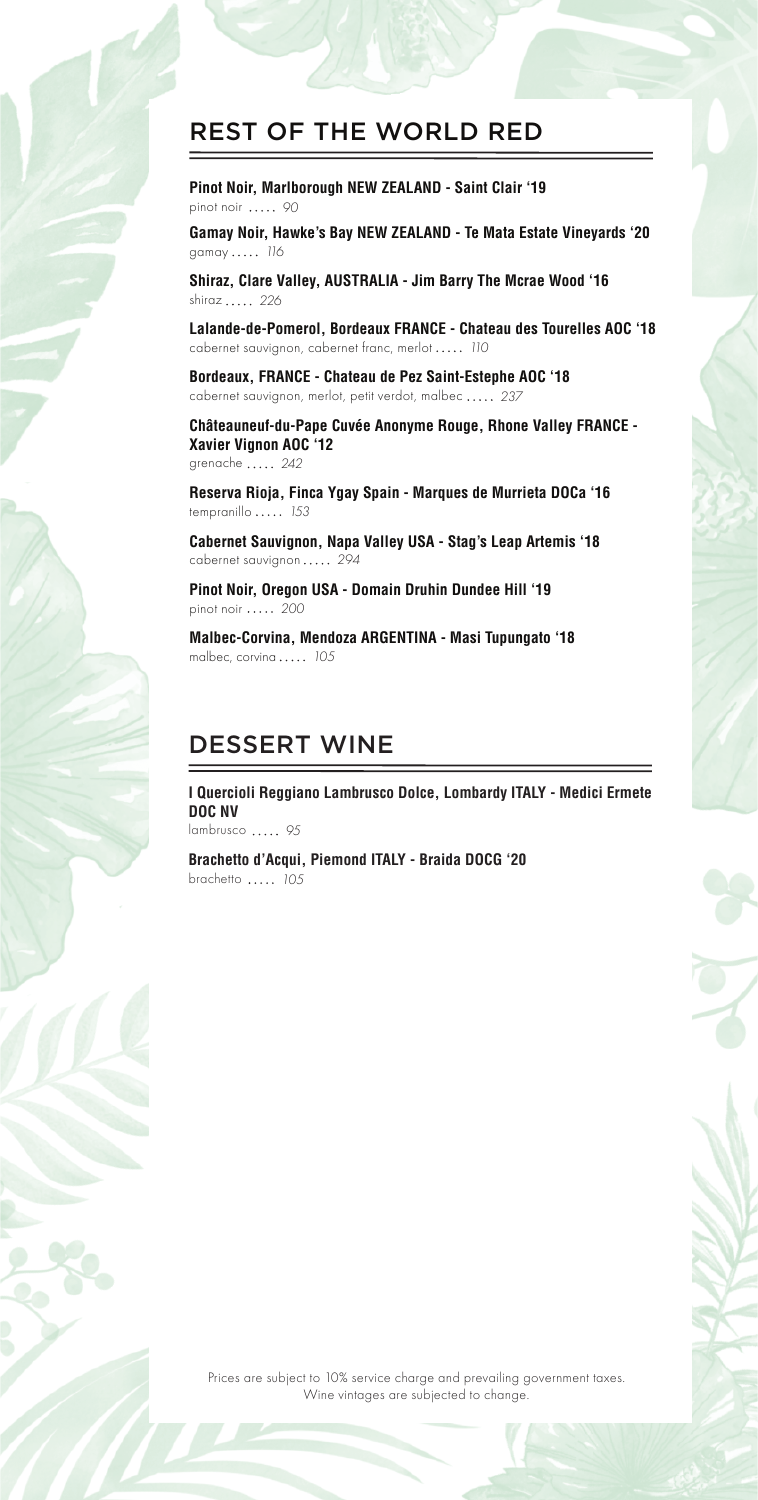### WINE BY THE GLASS

# BUBBLES

**Prosecco, Valdobbiadene ITALY - Astoria DOC NV** glera *17*

**Prosecco Rosé, Valdobbiadene ITALY - Astoria DOC NV**  glera *19*

**Champagne Brut, FRANCE - Veuve Clicquot AOC NV** pinot meunier, pinot noir, chardonnay *26*

**Champagne Brut Rosé, FRANCE - Veuve Clicquot AOC NV**  pinot meunier, pinot noir, chardonnay *30*

**Champagne Brut Reserve, FRANCE - Billecart-Salmon AOC NV** pinot meunier, pinot noir, chardonnay *32*

# WHITE WINES

**Soave Classico, Veneto ITALY - Brigaldara DOC '20** garganega *18*

**Noe Dei Calanchi Orvieto, Umbria ITALY - Paolo E Noemia d'Amico DOC '20** 

pinot grigio, grechetto, trebbiano *18*

**Sauvignon Blanc, Marlborough NEW ZEALAND - Saint Clair '20**  sauvignon blanc *19*

**Pinot Grigio, Friuli Venezia Giulia ITALY - Le Monde DOC '20** pinot grigio *21*

**Chardonnay, Tuscany ITALY - Il Borro Le Lamelle IGT '20**  chardonnay *24*

# ROSÉ WINES

**Rosé, Pays d'Oc Languedoc FRANCE - Les Sardine IGP '20** granache, cinsault *18*

**Rosé, Coteaux d'Aix en Provence FRANCE - AIX AOC '20**  granache *21*

**Rosé, Tuscany ITALY - Il Borro Rose' del Borro IGT '19**  sangiovese ..... 23

# RED WINES

**Valpolicella, Veneto ITALY- Brigaldara DOC '19** corvina *19*

**Montepulciano d'Abruzzo, Abruzzo ITALY - Velenosi DOC '19**  montepulciano *21*

**Chianti Superiore,Tuscany ITALY - Castello del Trebbio DOC '19**  sangiovese ..... 21

**Lalande-de-Pomerol, Bordeaux FRANCE - Chateau des Tourelles AOC '18**

cabernet sauvignon, cabernet franc, merlot *24*

**Pian di Nova Rosso, Tuscany - Il Borro IGT '18**  sangiovese, shiraz *27*